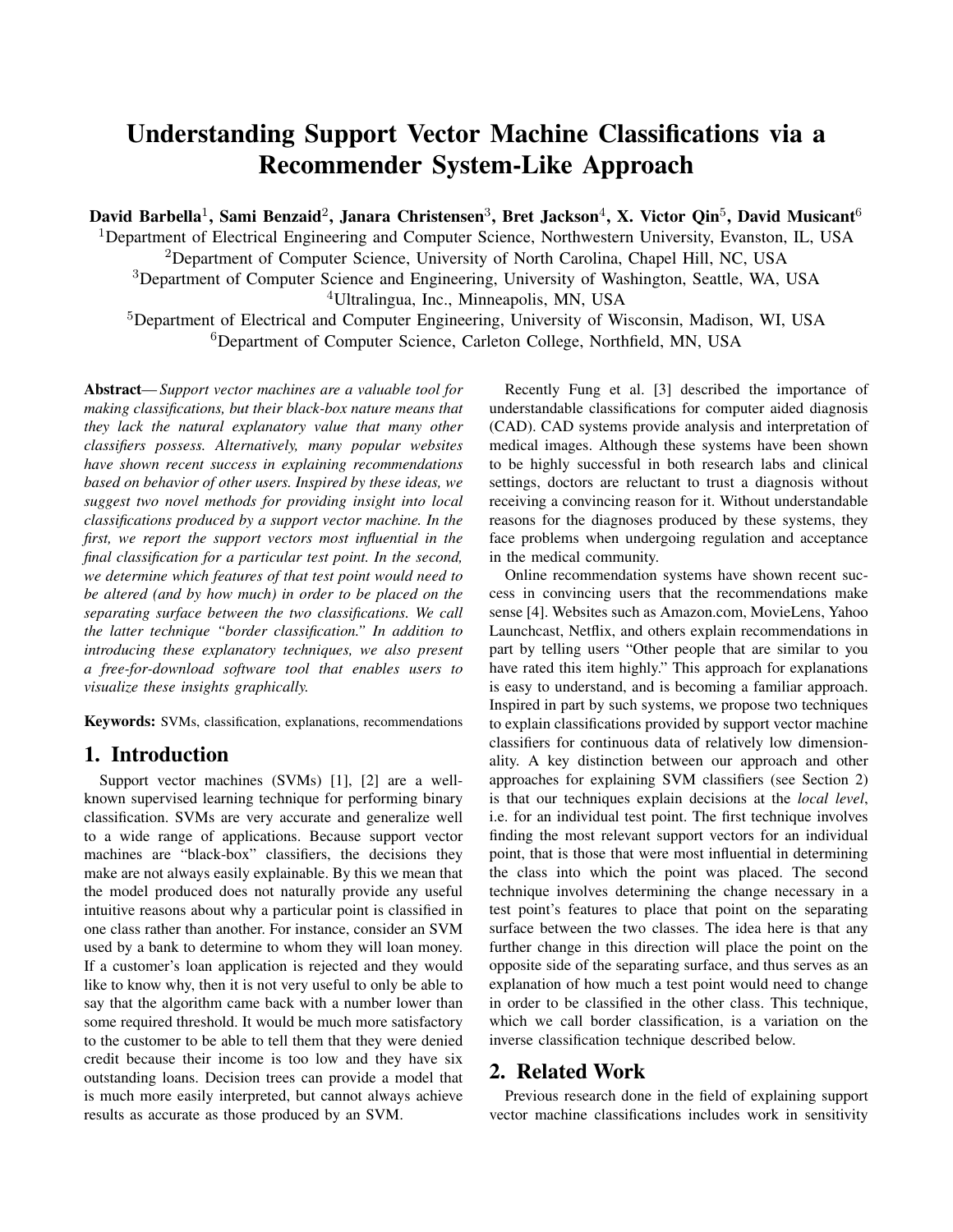analysis [5], inverse classification [6], and rule extraction [3], [7]–[12]. Of these methods, rule extraction has received the most attention of late. Previously applied to neural networks [13], rule extraction applications have been extended to now include SVMs. SVM rule extraction techniques fall into two broad categories: pedagogical techniques and decomposition techniques [7]. Pedagogical techniques [8] extract rules relating the inputs and outputs of the model, using the trained model to generate training examples which can then be used by a comprehensible learning algorithm (such as decision trees) to create a comprehensible classification model. The principle is that the trained model can create examples that better represent the data than the original dataset which contains errors and noise. Decomposition techniques, on the other hand, are much more reliant on the structure of the SVM. For example, in one approach [3], the SVM hyperplane is approximated with axis-parallel surfaces. Although rule extraction has been known to produce classifiers that are easily comprehensible, they produce secondary models of worse accuracy. Moreover, even though these models may be reasonably understandable from a management perspective, they still lack the simplicity and familiarity to an individual user that recommendation systems have managed to provide. Therefore, instead of attempting to create a new, more easily explainable model based on the model made by the SVM, both of our proposed techniques explain the model made by the SVM directly for an individual point, eliminating the need for an additional model.

Two other methods of understanding classifiers are sensitivity analysis and inverse classification. Sensitivity analysis techniques measure the rate of change in the output of a model caused by the changes in the inputs of the model. This analysis can then be used to measure which input features are most important to achieve accurate output values [5]. Inverse classification techniques take an entirely different approach. Rather than attempting to explain the model, inverse classification describes how one point can be moved into another classification. More formally, the inverse classification problem consists of attempting to find the change in attribute values necessary to move a member of one classification into another classification. A set of prototype cases of each category is required, as well as specification of a similarity function. Our second proposed technique, border classification, is similar to inverse classification in that it finds the minimum change of attributes to switch the classification. However, instead of switching the point to another class, we move the point to the border between classes. Both inverse classification and border classification seek to solve an optimization problem that is highly nonlinear, and thus a global minimum value cannot readily be found. Previous work on inverse classification [6] uses genetic algorithms to solve the problem. We describe how to solve border classification as a nonlinear program, which ensures that the result will be at least a local minimum. Other nonlinear optimization strategies, including genetic algorithms, could be applied to our approach as well.

The key difference in the conceptualization of inverse classification and border classification can be alternatively explained by considering the algorithms directly. In the case of inverse classification, a set of test points in the opposite class from the test point under consideration is used to seed a genetic algorithm. The goal of the genetic algorithm is to evolve a series of points in this opposite class over a series of generations, and ultimately choose one that is relatively close to the original test point. Thus, the inverse classification paper describes inverse classification as that of finding a point in the opposite class [6]. In some sense, one would hope to do better than this: if one were to find "a point in the opposite class close to a test point," one could easily find a point even closer by moving in between that point and the separating surface. Therefore, we address this by formulating an optimization problem which constrains the solution to being on the separating surface itself.

Finally, Subianto et al. recently proposed a method for explaining classifiers whose input features are nominal [14]. This idea explains the classifier both at the local level (for an individual data point) and at the global level (for the entire model). The approach ensures local understandability by explaining why each test point was classified the way it was. More specifically, local explanations are defined as "a minimal set of attributes, such that there exists a change of values for the attributes in that set that would change the assigned class" [14]. This goal is similar to the idea of inverse classification and also to our border classification technique. The key difference is that the approach by Subianto et al. only works on discrete-valued datasets, and thus consists of finding a "nearest point" in the opposite class. Border classification differs from this approach in that it is defined for continuous-valued features, and thus it also differs (just as border classification differs from inverse classification) in that it finds a point on the separating surface, not on the opposite side. Subianto et al. also describe a technique for global explainability, which is maintained by attribute weights  $-$  i.e., the importance of an attribute in the global classifier in a similar fashion to sensitivity analysis. It is important to note that this method is not restricted to support vector machines, but can be used for any classifier. However, this method is limited by its restriction to discrete data.

## 3. Notation and Review of SVMs

In this section we define the notation that we will be using to describe support vector machines [1]–[3], [7], and related expressions. Suppose we have a set of m data points  $\vec{x}_i \in \mathbb{R}^n$ along with each point's classification  $y_i$ , where  $y_i$  can take on one of two possible values: −1 or 1.

The linear support vector machine is defined as the following optimization problem: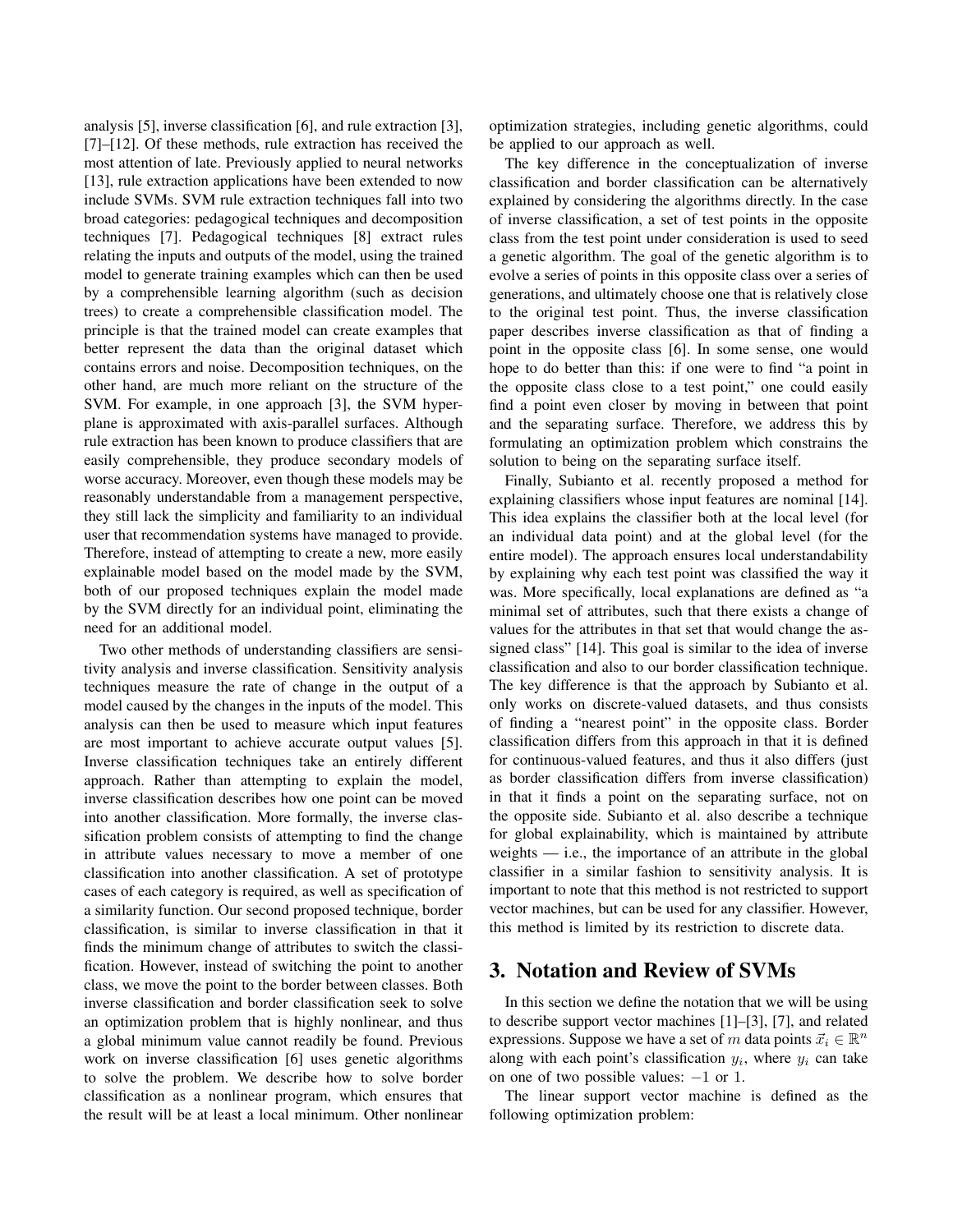$$
\min_{\vec{w}, b, \xi_i \ge 0} \frac{1}{2} ||\vec{w}||_2^2 + C \sum_{i=1}^m \xi_i
$$
\nsuch that  $y_i(\vec{w} \cdot \vec{x}_i - b) + \xi_i \ge 1$ 

\n(1)

where  $\xi_i$  is the error for a given training point  $\vec{x}_i$ ,  $\vec{w}$  is the vector of coefficients for the best separating hyperplane,  $b$  is the offset for that hyperplane, and  $C$  is a (usually experimentally determined) constant that represents the emphasis that is to be placed on minimizing the error. If  $C$  is too large, the emphasis on error avoidance can overwhelm the regularization term  $(\|\vec{w}\|_2^2)$  and result in overfitting. If C is too small, classification accuracy might be sacrificed.

It is often useful to consider the support vector machine in its equivalent dual formulation [1], [2]:

$$
\max_{\alpha_i} -\frac{1}{2} \sum_{\substack{i,j \ n \\ \text{such that}}}^m y_i y_j \vec{x}_i \cdot \vec{x}_j \alpha_i \alpha_j + \sum_{i=1}^m \alpha_i
$$
\n
$$
\text{such that } \sum_{i=1}^m \alpha_i y_i = 0 \text{ and } 0 \le \alpha_i \le C
$$
\n
$$
(2)
$$

By replacing the dot product in the objective function above with a kernel function, we obtain the nonlinear support vector machine [1], [2]:

$$
\max_{\alpha_i} \quad -\frac{1}{2} \sum_{i,j}^{m} y_i y_j K(\vec{x}_i, \vec{x}_j) \alpha_i \alpha_j + \sum_{i=1}^{m} \alpha_i
$$
\nsuch that

\n
$$
\sum_{i=1}^{m} \alpha_i y_i = 0 \text{ and } 0 \leq \alpha_i \leq C
$$
\n(3)

Once this problem has been solved,  $\alpha_i$  and b (which can be determined from the solution to this problem [1], [2]) can be used to classify test point  $\vec{x}$  based on:

$$
f(\vec{x}) = \text{sign}[\sum_{i=1}^{m} \alpha_i y_i K(\vec{x}_i, \vec{x}) - b]
$$
 (4)

which classifies  $\vec{x}$  as either 1 or -1.

To interpret equation (4), we see that the dual variables  $\alpha_i$ represent the importance of a particular support vector within the model. A high value of  $\alpha_i$  associated with a particular support vector  $\vec{x}_i$  indicates that the kernel value calculated using this support vector will have more influence on the final value for  $f(\vec{x})$ .

While the kernel function represents an implicit mapping of the points into a higher dimensional space, [1], [2], one can also interpret the kernel  $K(\vec{x}_i, \vec{x}_j)$  as a similarity measure between points  $\vec{x}_i$  and  $\vec{x}_j$ . Different kernels yield different interpretations of similarity. The most popular nonlinear kernel in practice is the Gaussian radial basis kernel:

$$
K(\vec{x}_i, \vec{x}_j) = e^{-\gamma ||\vec{x}_i - \vec{x}_j||_2^2}
$$
 (5)

where  $\gamma$  is a user-chosen parameter. This kernel provides a natural sense of similarity, where a value of 1 indicates that the two points are identical, and a value of 0 indicates that the points are infinitely far apart. If we choose the dot product as the kernel function, we obtain the linear case of the SVM, as mentioned above. In this case similarity is understood to be related to the cosine of the angle between the two vectors. Since the Gaussian radial basis sense of similarity is somewhat more intuitive, we focus on it throughout our experiments, but our notions of explainability apply to any kernel function.

A number of free and high-quality software packages exist to solve this optimization problem. In our case, we have chosen to leverage SVM<sup>light</sup> [15] for this purpose, as it is well-known and has several convenient features.

## 4. Finding important support vectors

When a support vector machine makes a classification, some of the support vectors are more influential than others. This is a function of the support vector's corresponding value of  $\alpha$  and of its "similarity" to the test point as determined by the kernel function. Consider the case of an individual applying for a loan. If we are able to identify the support vectors with the largest numerical effect on the classification of the test point (in the direction of its final classification), they allow us to offer an explanation of the form "the individual was rejected for a loan in large part due to his or her similarity to these other individuals that were previously identified as bad credit risks." We therefore define the pull  $p_i(\vec{x})$  of support vector  $\vec{x}_i$  on test point  $\vec{x}$  to be a measure of the role  $\vec{x}_i$  played in categorizing  $\vec{x}$ . Specifically, let:

$$
p_i(\vec{x}) = \alpha_i y_i K(\vec{x}_i, \vec{x}) \tag{6}
$$

The support vectors with the largest pull values (in magnitude) are the ones that contribute the most to the classification that it receives, and it is these support vectors that provide an "explanation" for the classification for a given test point. The pull is based on the kernel-function similarity between the support vector and the test point, as well as on the  $\alpha$  value, which is a measure of how important for classification the support vector is in general. Therefore, presenting a user with these particular support vectors (in an appropriate visualization environment) yields fairly simple information to help a user understand why a classification has been made as it has. In the credit example suggested in Section 1, the support vectors with the largest pull are those individuals who have a strong combination of two factors: they are generally good indicators of whether or not an individual similar to them should receive credit — they have high  $\alpha$  values — and they are similar to the loan-seeker in the attributes used to construct the model.

A related problem is that of creating a "report set" of support vectors to report as "explanatory." One extreme is to report all of them, in a list ordered by pull. This list would be sorted in descending order if the test point  $\vec{x}$ were classified in class 1, and ascending order if classified in −1; this would then place the most relevant support vectors at the top of the list. The other extreme is to simply report the support vector at the top of that list, which is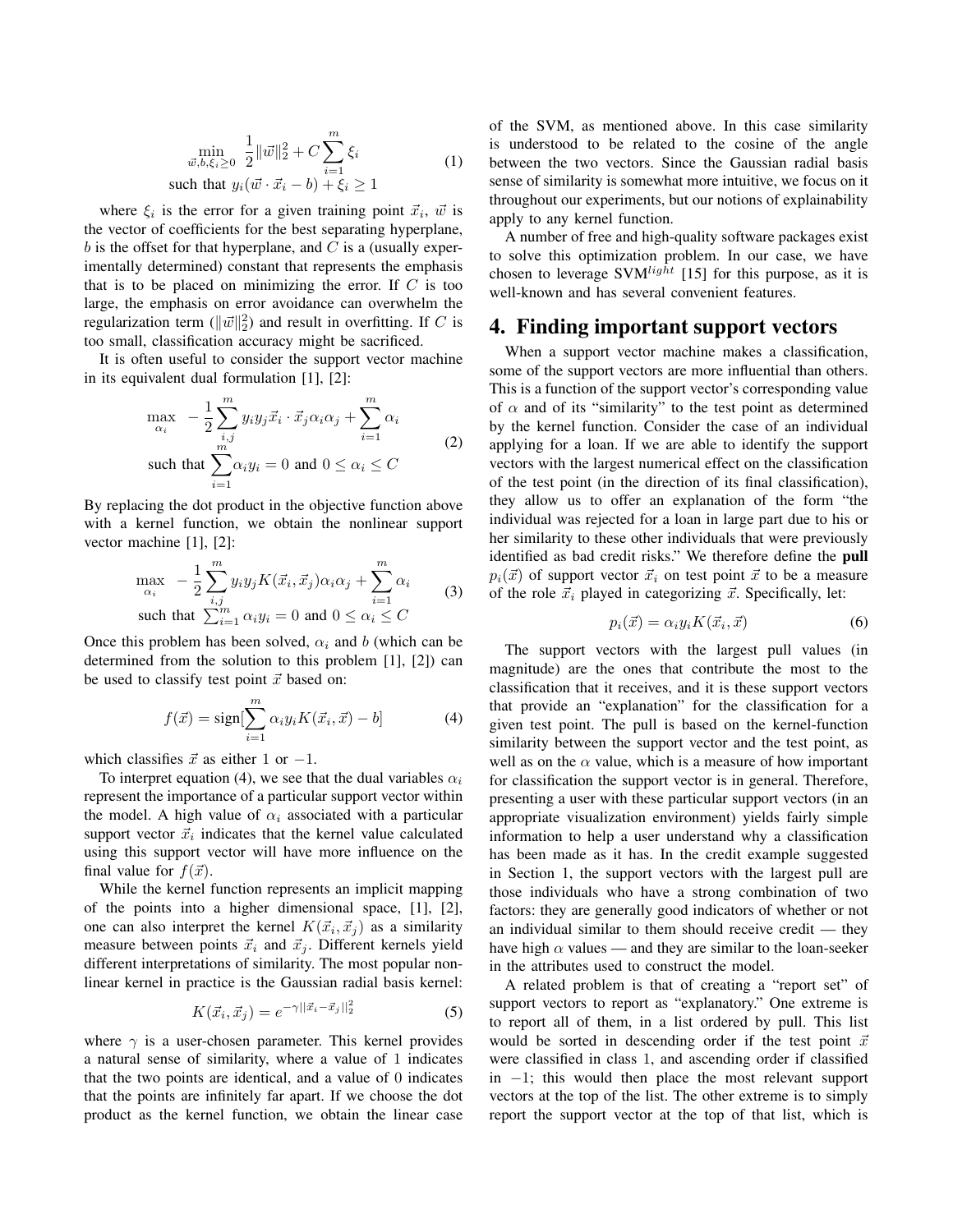the one single support vector that had the greatest pull in the direction of the test point's final classification. There are various compromises. After sorting the support vectors by pull values, one could simply pick the top  $n$  support vectors on that list. Alternatively, one could look for a transition point when the pull values changed significantly, and report all support vectors above this transition point. In our demonstration software (Section 6), we have chosen to present the top five support vectors on that list. Different applications might find different alternatives to be clearer.

The above approach for choosing explanatory support vectors makes more intuitive sense when using a kernel that always yields non-negative values, such as the Gaussian RBF kernel. In the case of this kernel in particular (and some others), the kernel can be easily thought of as a similarity metric. The top  $n$  explanatory support vectors are understood to be the support vectors that dominate due to large  $\alpha$  values (the support vectors are globally important), large kernel values (they are similar to the test point), or some combination of the two. This interpretation is more complicated when a kernel that may produce negative values is used, such as the linear kernel. In this case, a support vector in the *opposite* class as the test point might actually sort near the top of the list. Users might consider this confusing; on the other hand, there is a natural interpretation. In the linear case, for example, a negative kernel value indicates some degree of difference between the test point and the support vector, as it requires that the angle between the two vectors is between 90 and 180 degrees. This situation could effectively be described as the support vector "pushing" the test point towards the other class. When using the linear kernel in our software, we currently suppress these "opposite-class" support vectors from being shown, but we believe with proper user training a case could be made for showing them.

#### 5. Finding a nearby border point

Consider again the example of someone seeking a loan who has been rejected. One way of helping this individual understand why a rejection decision was made would be to provide the profile of a fictional individual that would be as similar as possible to this loan-seeker, yet would be just on the border of being "acceptable." Seeing the differences between oneself and a "an approximation to you that would get you accepted for a loan" could provide insight and believability to the classification.

Therefore, given a test point of one classification, we wish to find a nearby point to it on the separating surface. In principle, finding the closest point on the separating surface would be optimal, but due to the highly nonlinear nature of the problem this is not feasible in practice. We therefore focus on finding a point on the border whose distance is *locally* optimal. This nearby point provides a set of relatively minimal feature changes that would result in the point being ambiguously classified. The process of finding this nearby point, a process that we call "border classification," is found by solving a nonlinear constrained optimization problem. Let  $\vec{x}$  be the test point in question, and let  $\vec{a}$  be a closest-point candidate. We attempt to find the closest point to  $\vec{x}$  while constraining  $\vec{a}$  to lie on the separating surface. This can be done by minimizing the square of the Euclidean distance between the two points  $\vec{a}$  and  $\vec{x}$ :

$$
D^{2}(\vec{a},\vec{x}) = \sum_{j=1}^{n} (\vec{a}[j] - \vec{x}[j])^{2}
$$
 (7)

Here  $\vec{a}[j]$  is the j-th component of  $\vec{a}$ , and  $\vec{x}[j]$  is the j-th component of  $\vec{x}$ . (Minimizing the squared distance simplifies the optimization problem by eliminating the square root that would otherwise be present.) Note that we have chosen to minimize the distance in the original input space, and not in the feature space represented by the kernel. This is intentional: the goal is to present a user with the (locally) minimal change necessary in order to reach the border. While the nearest border point in the feature space has relevance for classification, it doesn't well answer the question for the end-user of "what are the minimal changes that put me on the border?" In order for this information to be understood easily as a comparison, we argue that this calculation should be done in the input space. Of course, if one argued otherwise, our proposed technique could be modified to do so.

The minimization described in (7) is subject to the constraint that  $\vec{a}$  lies on the separating surface. Based on the classifier given in (4), the equation for that surface is:

$$
\sum_{i=1}^{m} \alpha_i y_i K(\vec{x}_i, \vec{a}) - b = 0.
$$
 (8)

One convenient side-effect of our formulation of this problem is that we can easily add additional constraints to enhance explainability by taking into account real-world restrictions. For example, certain features (such as age) may be difficult or impossible to change, and therefore one may desire a border classification point whose values for those features are constrained to be the same as for  $\vec{x}$ . A solution requiring a change in these "unchangeable" features might not be considered to be particularly useful as an explanation. Furthermore, features can be constrained in other ways to impose physical or other restrictions. For example, physical quantities might be restricted to non-negative values only.

To illustrate an example: suppose that for our loan-seeker, certain features such as age, salary, and outstanding loans might be constrained. It is not helpful to suggest to the user that changing age will help get a loan, as it is not a feature that can be readily adjusted. It is also impossible to earn a negative salary, or have negative outstanding loans. These constraints, combined with the equation for the separating surface, give us the following specific optimization problem:

$$
\min_{\vec{a}} \sum_{j}^{n} (\vec{a}[j] - \vec{x}[j])^{2},
$$
\n(9)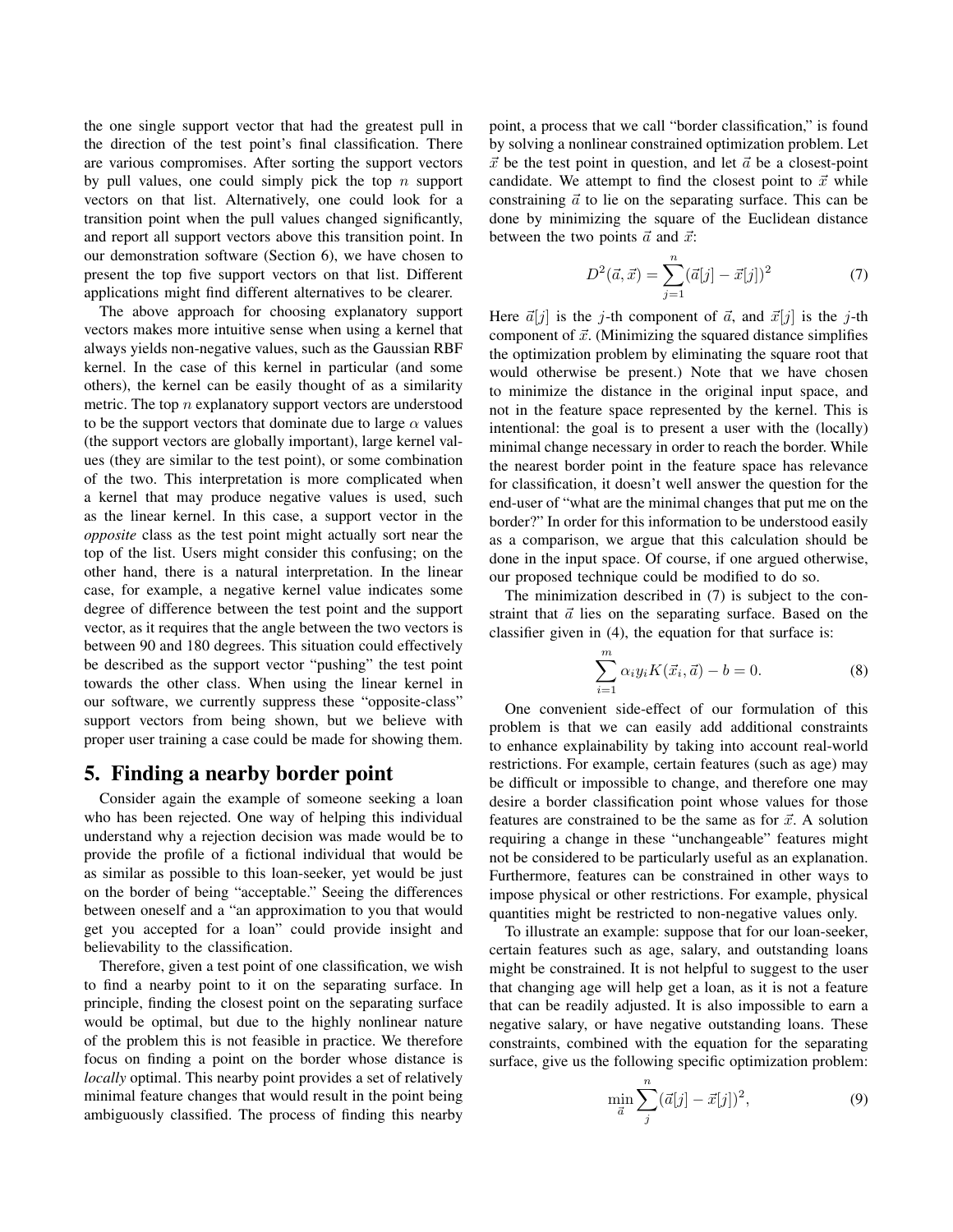Subject to the constraints:

$$
\sum_{i=1}^{m} \alpha_i y_i K(\vec{x}_i, \vec{a}) - b = 0
$$
  
\n
$$
\vec{a}[q] = \vec{x}[q] \qquad (10)
$$
  
\n
$$
\vec{a}[r] \ge 0
$$
  
\n
$$
\vec{a}[s] \ge 0
$$

where  $q, r$ , and  $s$  are the indexes of the dimensions that correspond to age, salary, and outstanding loans, respectively.

One could go further by observing that, for example, it might be easier to pay off loans than to get one's salary increased. Therefore, weights could be added to the objective function (9) to do this. Though we have not implemented this in the current version of our software, it would be a straightforward extension.

In order to solve these minimization problems, the General Algebraic Modeling System (GAMS) was used. We read in the solution values for  $\alpha_i$  and b from the model file generated by  $SVM<sup>light</sup>$  during training, and combine them with the other information necessary to format an appropriate GAMS [16] input file with the appropriate variables, constants, and constraints designated. The non-linear solver CONOPT3 [17] is then used to perform a non-linear minimization on the optimization problem, and returns the given coordinates of the locally optimal point  $\vec{a}$ . We note that there are a variety of approaches that one might use to improve the quality of this local minimum, including simulated annealing, randomized restarts, genetic algorithms, and other strategies [18]. The inverse classification approach [6], for example, uses genetic algorithms to solve a related problem.

Once a particular value for the border classification point  $\vec{a}$  is found, the features for both the user and this nearby point can then be compared in the graphical user interface, granting the user further insight.

We again point out that when solving this non-linear optimization problem, we achieve a distinct goal when compared to the work done on inverse classification using genetic algorithms [6]. Instead of evaluating discrete points of an opposite classification to find a minimal-cost result, we attempt to find a minimal solution by solving an optimization problem with constraints. Furthermore, we are interested in a point on the classification boundary, as opposed to some point of the opposite classification.

#### 6. Results

In order to demonstrate the ideas presented above, we have created a software tool called "SVMzen." SVMzen is specifically targeted to the domain specialist rather than the machine learning specialist. The user interface, shown in a large screenshot at www.cs.carleton.edu/faculty/ dmusican/expsvms/screenshot.png, was designed with the intent to be as easy to use and understand as possible. (We have not included the screenshot directly in this



Figure 1: A non-diabetic patient and its five most influential support vectors.

paper due to lack of space.) SVMzen serves as a graphical user interface to build classification models and classify test points (as do Weka [19], LIBSVM [20], and others), but it also displays the *explanations* for these classification models by implementing the proposed techniques.

After a user selects a training set file and chooses parameters for the SVM, SVMzen creates a model file by running SVM $^{light}$  [15]. Next, the user can import a test set file and examine each of the test points individually in the user interface for local understanding of the model. For each selected test point, SVMzen displays the classification and the values for each of its attributes. It also displays an interactive chart which was implemented using jFreeChart [21]. This chart, seen in Figure 1, shows the values for each attribute of the support vectors that had the largest effect on classifying that particular point. Since each feature can have dramatically different scales and ranges, the chart we show has normalized values for each dimension, where we have subtracted the mean and divided by the standard deviation. Sliders to the left of the chart allow the user to modify the values of the test point's attributes and re-classify the point with the new values. This functionality allows the user to manually test the amount of change necessary for each attribute in order to change the classification, and also allows the user to see how sensitive each attribute is to change. Additionally, for a selected test point, SVMzen performs border classification in order to calculate changes that would give the test point an ambiguous classification.

In order to show examples of how the system works, we focus on the Pima Indian Diabetes dataset [22]. The dataset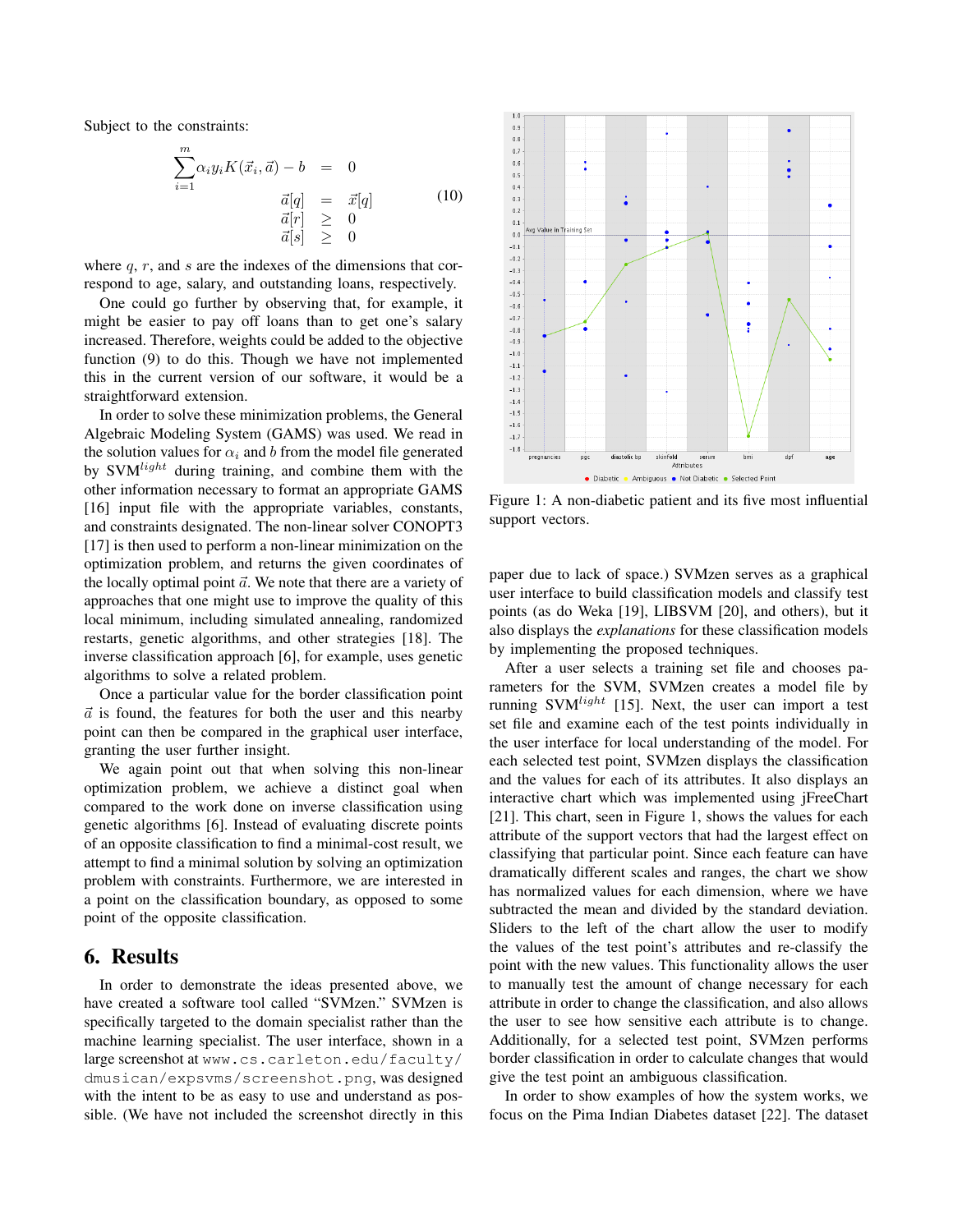| Attribute                  | Values |
|----------------------------|--------|
| Number of times pregnant   | 1.00   |
| Plasma glucose             | 97.00  |
| Diastolic blood pressure   | 64.00  |
| Triceps skin fold (mm)     | 19.00  |
| 2-Hour serum insulin       | 82.00  |
| Body mass index            | 18.2   |
| Diabetes pedigree function | 0.30   |
| Age (years)                | 21.00  |

Table 1: Medical Data Test Point Values



Figure 2: A non-diabetic point and its most influential support vector.

contains eight attributes (as specified in Table 1), and two classifications. We chose to work with the Gaussian radial basis function as a kernel. Based upon accuracies determined by  $SVM<sup>light</sup>$ , we performed some rough experiments on training and test sets in order to pick values for  $\gamma$  and C that yielded reasonable results. For purposes of these visualizations, then, we chose  $\gamma$  to be 0.009, and C to be 1100. In practice,  $\gamma$  and C should be chosen to optimize tuning accuracy via a process such as tenfold cross validation.

We now choose a sample point from this dataset, and discuss the various ways in which SVMzen can help the user understand its classification. The particular point that we have chosen has the attributes listed in Table 1.

Examining the original chart that is generated by SVMzen (Fig. 1) allows us to infer a number of possible explanations for this classification. We notice that the majority of influential support vectors shown have comparatively similar values to our test point for three attributes (triceps skin fold, 2-hour serum insulin, and plasma glucose). Since they have the same classification as our test point, we might begin

| Attribute                  | Suggested         | Change   |
|----------------------------|-------------------|----------|
|                            | Value             | From     |
|                            |                   | Original |
| Number of times pregnant   | 3.82              | $+2.82$  |
| Plasma glucose             | 149.65            | $+52.65$ |
| Diastolic blood pressure   | 68.84             | $+4.84$  |
| Triceps skin fold (mm)     | 27.13             | $+8.13$  |
| 2-Hour serum insulin       | 79.96             | $-2.04$  |
| Body mass index            | 32.01             | $+13.81$ |
| Diabetes pedigree function | $0.\overline{63}$ | $+0.33$  |
| Age (years)                | 21.00             | N/A      |

Table 2: Medical Data Border Classification Values

to conclude that these may be characteristics of a patient with this classification. Our interface allows the user to explore the other features as well. For example, sliding the "pregnancies" slider to 13 (see above-mentioned web-based screenshot) will reclassify this point as diabetic.

Finally, the domain expert might wish to examine some of the risk factors associated with becoming diabetic in the context of this particular patient. Border classification, in a locally minimal fashion, determines the changes required to place the test point on the separating surface between the two classes. On the click of a button, SVMzen provides the values listed in Table 2. (Note that in a similar fashion to the example in Section 5, we have constrained the age of the patient to stay fixed.) This gives the domain expert insight into the patient's current risk of becoming diabetic by seeing what changes in the patient's medical records would cause a switch in classification. This also helps the domain expert confirm the diagnosis of a particular patient as the support vector machine is no longer completely a black box, but is now able to provide evidence for why patients are classified as they are.

# 7. Further Study

There are many directions that additional work on the topic could take. First, while selecting the support vectors with the most significant pull is relatively simple, it is not necessarily the best indicator of which support vectors were actually responsible for putting one particular test point in its current classification. Support vectors with high values of  $\alpha_i$  may appear on the list of important support vectors virtually all of the time. In a sense, a test point would not be placed in a given class particularly because of the influence of those support vectors, as they have a strong pull in their direction for *any* test point. This situation would be particularly aggravated when using a Gaussian radial basis kernel with a very small  $\gamma$ , as this tends to homogenize the kernel values across all support vectors. Future work might consider approaches for "filtering out" those support vectors that provide a strong contribution to every test point, and not just to the one under consideration in particular.

Another potential direction for our approach would be to use it in order to determine which features are more